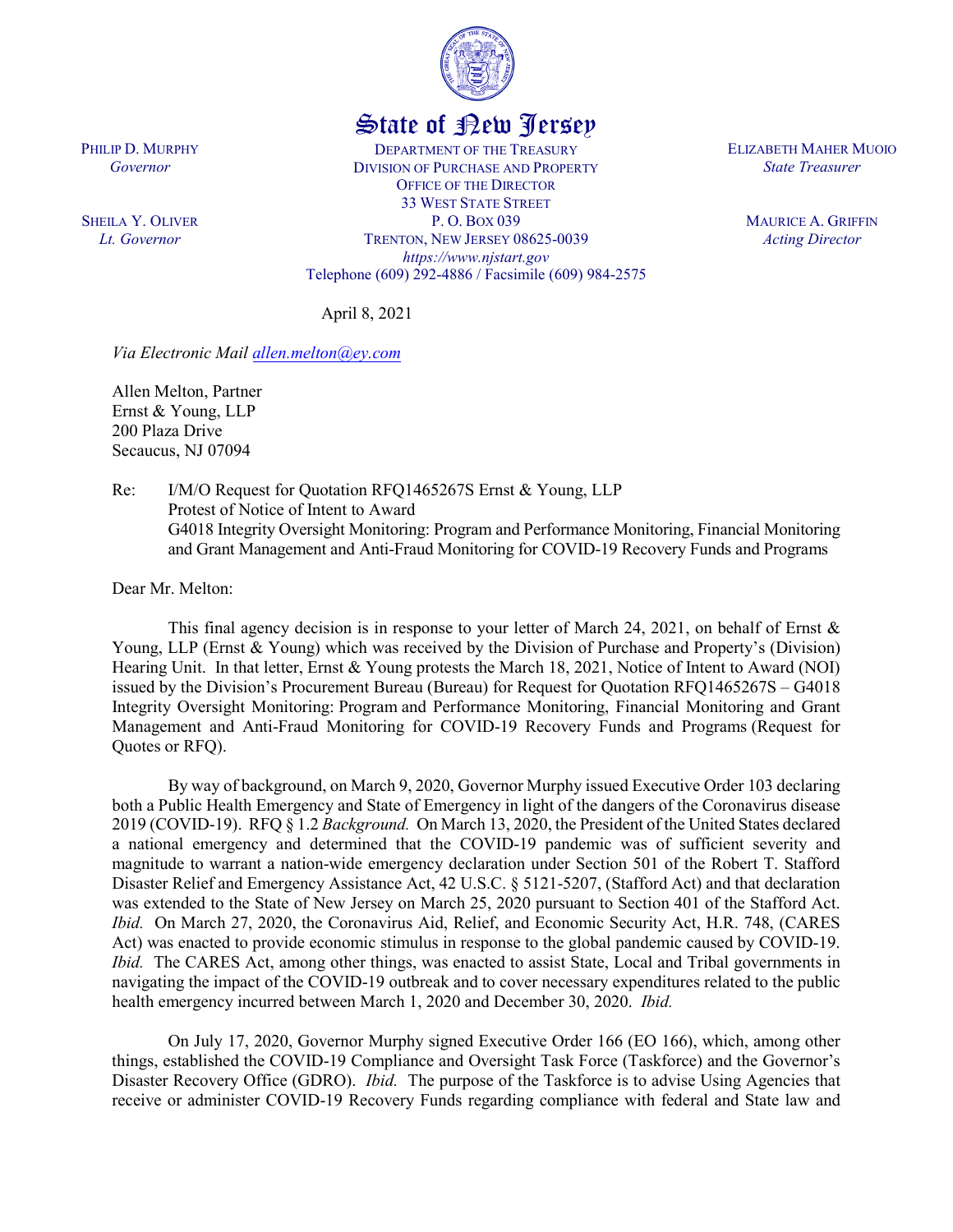how to mitigate the risks of waste, fraud, and abuse. *Ibid.* Pursuant to EO 166, the Taskforce issued guidelines regarding the appointment and responsibilities of COVID-19 Oversight Integrity Monitors (Integrity Monitors). *Ibid.* Using Agencies may retain and appoint Integrity Monitors to oversee the disbursement of COVID-19 Recovery Funds and the administration of a COVID-19 Recovery Program. Integrity Monitors are intended to serve as an important part of the State's accountability infrastructure while working with Using Agencies in developing measures to prevent, detect, and remediate inefficiency and malfeasance in the expenditure of COVID-19 Recovery Funds. *Ibid.* EO 166 requires Using Agencies to identify an Accountability Officer to serve as central point of contact for tracking COVID-19 funds within each agency or authority and is responsible for working with and serving as a direct point of contact for the GDRO and the Taskforce. *Ibid.*

On October 21, 2020, the Department of the Treasury (hereinafter "State") issued the Request for Quotes to solicit Quotes from qualified firms to provide Program and Process Management Monitoring, Financial Auditing and Grant Management and Integrity Monitoring/Anti-Fraud support services for the disbursement of COVID-19 Recovery Funds. RFQ § 1.1 *Purpose and Intent.* The intent of the Request for Quotes is to award Contracts to those responsible Bidders whose Quotes, conforming to this Request for Quotes are most advantageous to the State, price and other factors considered in the following three areas of expertise: (1) Program and Process Management Monitoring; (2) Financial Auditing and Grant Management; and (3) Integrity Monitoring/Anti-fraud service.<sup>[1](#page-1-0)</sup> Ibid. The creation of a pool of qualified Integrity Monitors will support monitoring and oversight and ensure that Using Agencies administer COVID-19 Recovery Funds in compliance with program, financial, and administrative requirements set forth in the federal-state grant agreement, the State-Recovery Program Participant sub-grant agreement, and applicable federal and state laws, regulations, and guidelines.

On December 18, [2](#page-1-1)020, the State received 15 Quotes in response to the Request for Quotes.<sup>2</sup> After conducting an initial review of the Quotes received, the State determined that five (5) of the submitted Quotes were not responsive to the requirements of the Request for Quotes; and therefore, those five Quotes were not further evaluated.<sup>[3](#page-1-2)</sup> The remaining ten  $(10)$  Quotes were then forwarded to the Evaluation Committee for review and evaluation consistent with the requirements of the Request for Quotes Section 6.7 *Evaluation Criteria*.

<span id="page-1-0"></span> $1$  This final agency decision uses the State's statutory and/or regulatory terminology as used in the Request for Quotes, rather that the terminology employed by the State of New Jersey's *NJSTART* eProcurement system. For ease of reference, the following is a table which references the *NJSTART* term and the statutory/regulatory term.

| <b>NJSTART Term</b>           | <b>Statutory / Regulatory</b> |
|-------------------------------|-------------------------------|
| <b>Bid Solicitation</b>       | <b>Request For Proposal</b>   |
| <b>Bid Amendment</b>          | Addendum                      |
| Change Order                  | <b>Contract Amendment</b>     |
| Master Blanket Purchase Order | Contract                      |
| Offer and Acceptance Page     | <b>Signatory Page</b>         |
| Ouote                         | Proposal                      |
| Vendor {Bidder}               | <b>Bidder</b>                 |
| Vendor {Contractor}           | Contractor                    |

 $\overline{\phantom{a}}$ 

<span id="page-1-2"></span><span id="page-1-1"></span><sup>2</sup> Quotes were received from the following firms: Acumen, LLC (Acumen); BDO USA, LLP (BDO); CohnReznick, LLP (CohnReznick); Cotton & Company, LLP (Cotton); Crowe LLP (Crowe); Deloitte & Touche LLP (Deloitte); Ernst & Young (EY); Grant Thornton Public Sector, LLC (Grant Thornton); Guidehouse Inc. (Guidehouse); KPMG LLP (KPMG); The North Highland Company (North Highland); Premier Group Services, Inc. (Premier); Regis & Associates, P.C. (Regis); Rumph and Associates, P.C. (Rumph); and Vander Weele Group, LLC (Vander Weele). <sup>3</sup> The Quotes submitted by Acumen, Ernst & Young, Guidehouse, KPMG, and Premier were determined to be nonresponsive to the requirements of the Request for Quotes.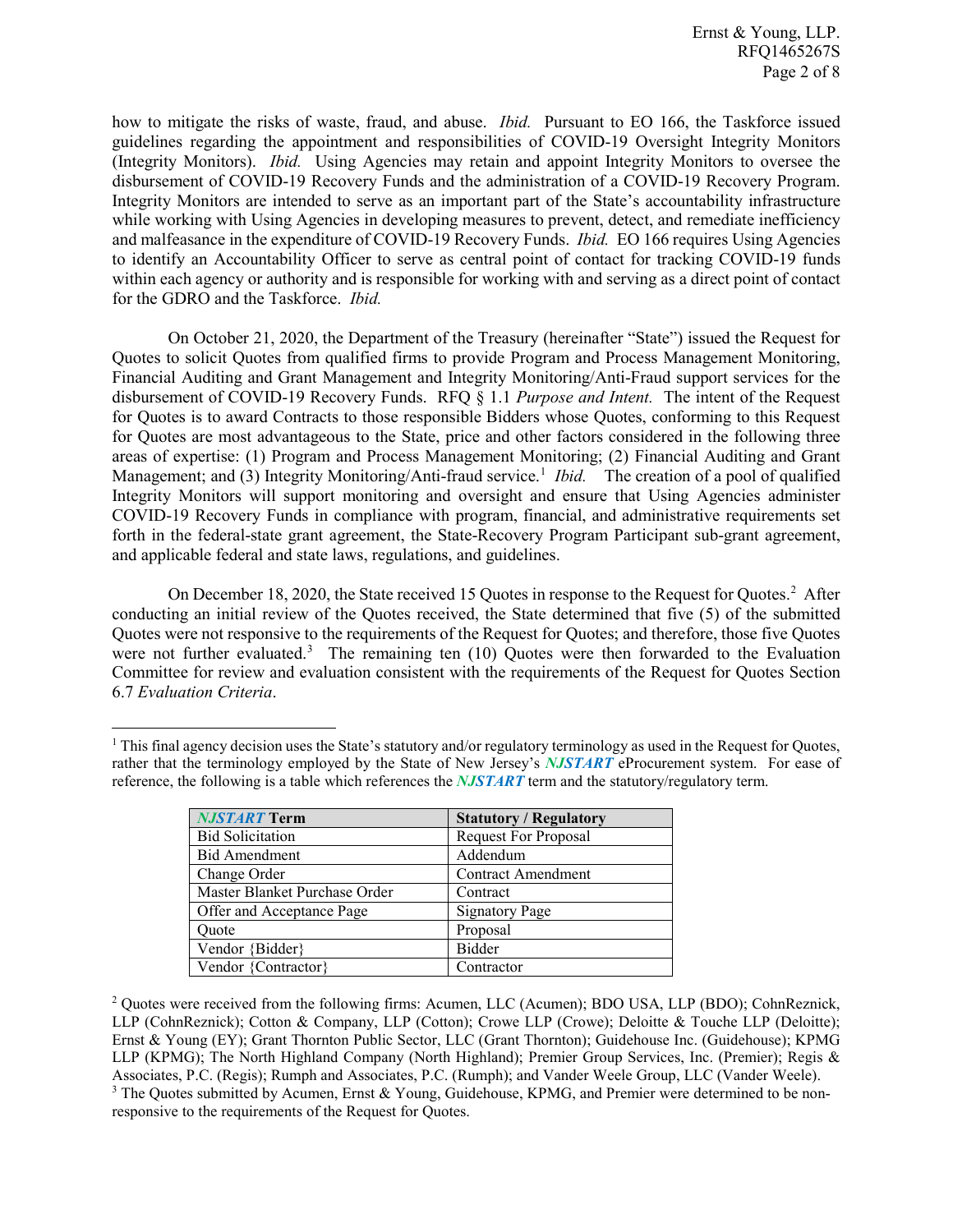On March 12, 2021, the Evaluation Committee issued its report which recommended that Contracts be awarded to BDO; CohnReznick; Cotton; Crowe; Deloitte; Grant Thornton; North Highland; Regis; Rumph; and Vander Weele. Evaluation Committee Report, P. 27. On that date, the Bureau also completed a Recommendation Report, which recommended that Contracts be awarded to BDO; CohnReznick; Cotton; Crowe; Deloitte; Grant Thornton; North Highland; Regis; Rumph; and Vander Weele as the Bidders' contracts represent the most advantageous offer to the State price, and other factors considered. Recommendation Report, p. 1.

On March 18, 2021, the Bureau issued the NOI, indicating that it was the State's intent to make Contract awards consistent with the Bureau's recommendation in the March 12, 2021 Recommendation Report.

On March 24, 2021, Ernst & Young submitted a protest to the Division's Hearing Unit challenging the State's determination that its submitted Quote was non-responsive to the requirements of the Request for Quotes. By way of summary, Ernst & Young states many of the firms submitting Quotes in response to the Request for Quotes are, like it, public accounting firms subject to "professional standards related to auditor independence, conflicts, ethics, and other matters…To comply with professional standard, public accounting forms cannot perform consulting services if doing so would impair their independence with respect to their audit clients." Ernst & Young protest, p. 1. Therefore, the firms cannot now agree to "perform consulting services if doing so would impair their independence with respect to their [other] audit clients." Ernst & Young protest, p. 1. Ernst & Young alleges that the State, in proposing to award Contracts to other similarly situated public accounting firms, failed to ensure a level playing field, because it has treated similarly situated entities differently. Ernst & Young protest, p. 1. Ernst & Young states that this un-level playing field is further demonstrated by the fact that the State found that the Quote submitted by Premier was non-responsive to the requirements of the Request for Quotes because Premier failed to submit the State of New Jersey Security Due Diligence Third-Party Information Security Questionnaire required by Request for Quotes Section 4.2.9 *Overview of Security Plan and Standards*, but determined that the Quote submitted by Deloitte was responsive and Deloitte is eligible for a Contract award despite the fact that Deloitte similarly did not submit the State of New Jersey Security Due Diligence Third-Party Information Security Questionnaire. Ernst & Young protest, p. 3.

In consideration of Ernst & Young's protest, I have reviewed the record of this procurement, including, the Request for Quotes, the Quotes received and Ernst & Young's protest, the relevant statutes, regulations, and case law. This review of the record has provided me with the information necessary to determine the facts of this matter and to render an informed final agency decision on the merits of the protest.

The New Jersey Courts have long recognized that the purpose of the public bidding process is to "secure for the public the benefits of unfettered competition." *Meadowbrook Carting Co. v. Borough of Island Heights*, 138 N.J. 307, 313 (1994). To that end, the "public bidding statutes exist for the benefit of the taxpayers, not bidders, and should be construed with sole reference to the public good." *Borough of Princeton v. Board of Chosen Freeholders*, 169 N.J. 135, 159-60 (1997). The objective of New Jersey's statutory procurement scheme is "to guard against favoritism, improvidence, extravagance and corruption; their aim is to secure for the public the benefits of unfettered competition." *Barrick v. State of New Jersey*, 218 N.J. 247, 258 (2014) (citing *Keyes Martin & Co. v. Dir. of Div. of Purchase and Prop*., 99 N.J. 244, 256 (1985)). Consistent with this purpose, the New Jersey procurement law provides that "any or all bids may be rejected when the State Treasurer or the Director of the Division of Purchase and Property determines that it is in the public interest so to do." N.J.S.A. 52:34-12(a).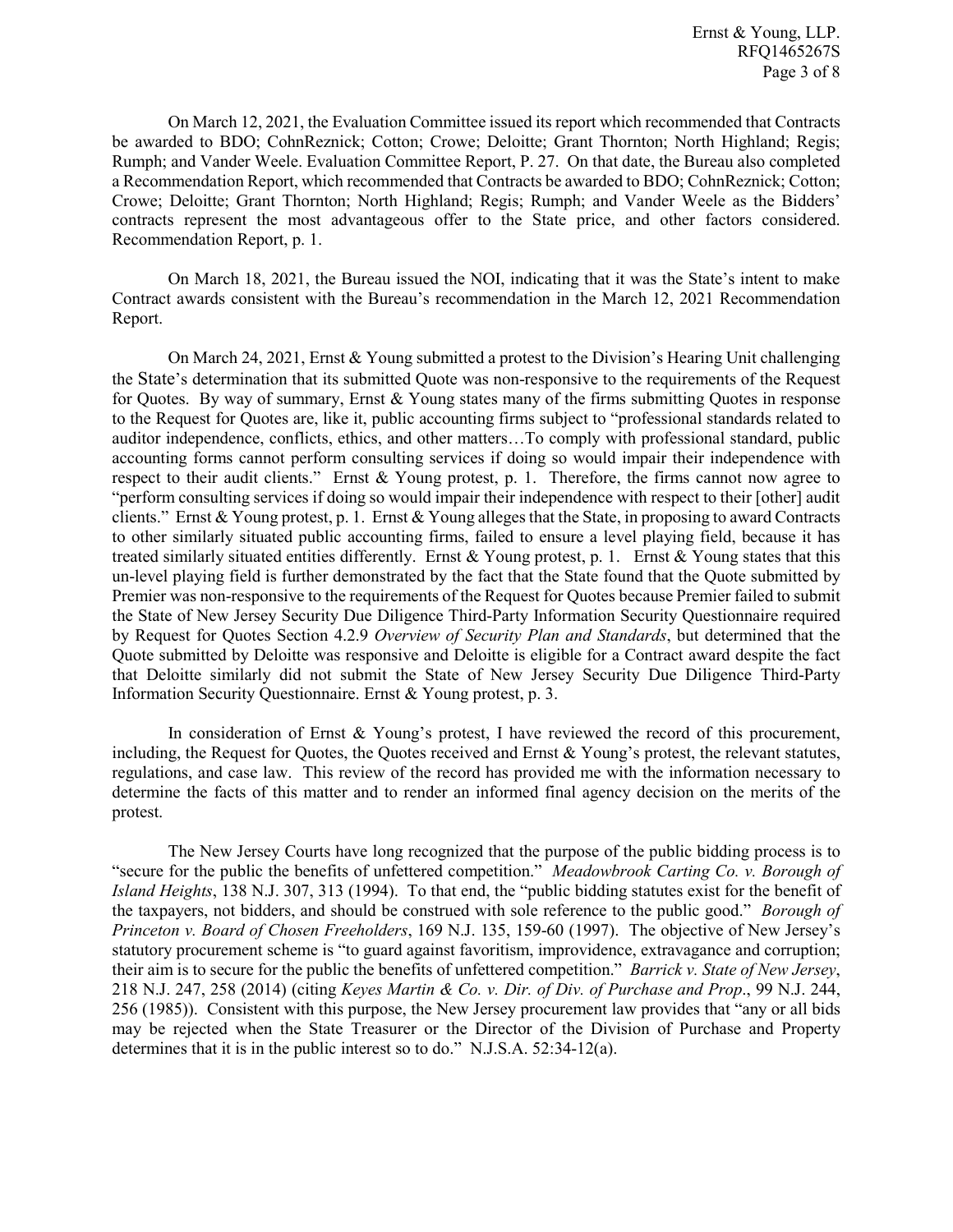First, Ernst & Young alleges that the State, in reviewing the Quotes received, treated similarly situated Bidders disparately. As noted above, Ernst & Young alleges that all Bidders who are public accounting firms are unable to comply with the requirements of the Request for Quote which asks that the Contractors provide litigation support services applicable to the nature of the Contract. See, RFQ §.2 *Litigation Services*. Specifically, Request for Quotes Section 3.2 *Litigation Services* required that awarded **Contractors** 

> …shall, at its own cost, fully cooperate with the State and provide all documentation and/or working papers necessary to represent and defend the State and any of its political sub-divisions at its own cost, in any matter before any federal, state or local regulatory agency if any agency files a proceeding against the State or any of its political sub-divisions resulting from the implementation of the contractor(s) recommendations.

> Litigation Services shall include a full range of litigation support services applicable to the nature of the Contract, including without limitation, expert witness testimony, strategy development, document discovery, deposition assistance, arbitration consulting, computation of damages, and preparation of trial exhibits.

Potential Bidders were permitted to submit questions regarding the Request for Quotes by October 28, 2020. Sixty-two questions were received, only one question related to the requirements of Request for Quotes Section 3.2. Specifically, the potential Bidder enquiring "regarding litigation services, will you require legal services or support?" On December 7, 2020 the State amended the requirements of Request for Quotes Section 3.2 to include the following clarifying language:

> Litigation Services shall include a full range of litigation support services applicable to the nature of the Contract, including without limitation, expert witness testimony, strategy development, document discovery, deposition assistance, arbitration consulting, computation of damages, and preparation of trial exhibits.

No other questions were received from any potential Bidder regarding this requirement of the Request for Quotes, nor did any potential Bidder request that this language be modified to comply with either American Institute of Certified Public Accountants (AICPA) or Public Company Accounting Oversight Board (PCAOB) professional standards.[4](#page-3-0)

In its submitted Quote, Ernst & Young included the following language:

l

We accept the State's Standard Contract Terms and Conditions. If EY is selected for contract award, to supplement those terms, EY would request incorporation of a limitation of liability provision consistent with our recent engagement with NJ Treasury titled "State of New Jersey Action Plan for Coronavirus Relief Fund" that was executed in July 2020. Through leveraging the limitation of liability terms previously agreed

<span id="page-3-0"></span><sup>&</sup>lt;sup>4</sup> The State did receive a question from a potential Bidder requesting that the indemnification language of Section 4.1 of the State's Standard Terms and Conditions be modified so as not to impair an auditor's independence under the AICPA standards. While the State did not accept the proposed modified language, the State noted that requested indemnification language was covered under the common law.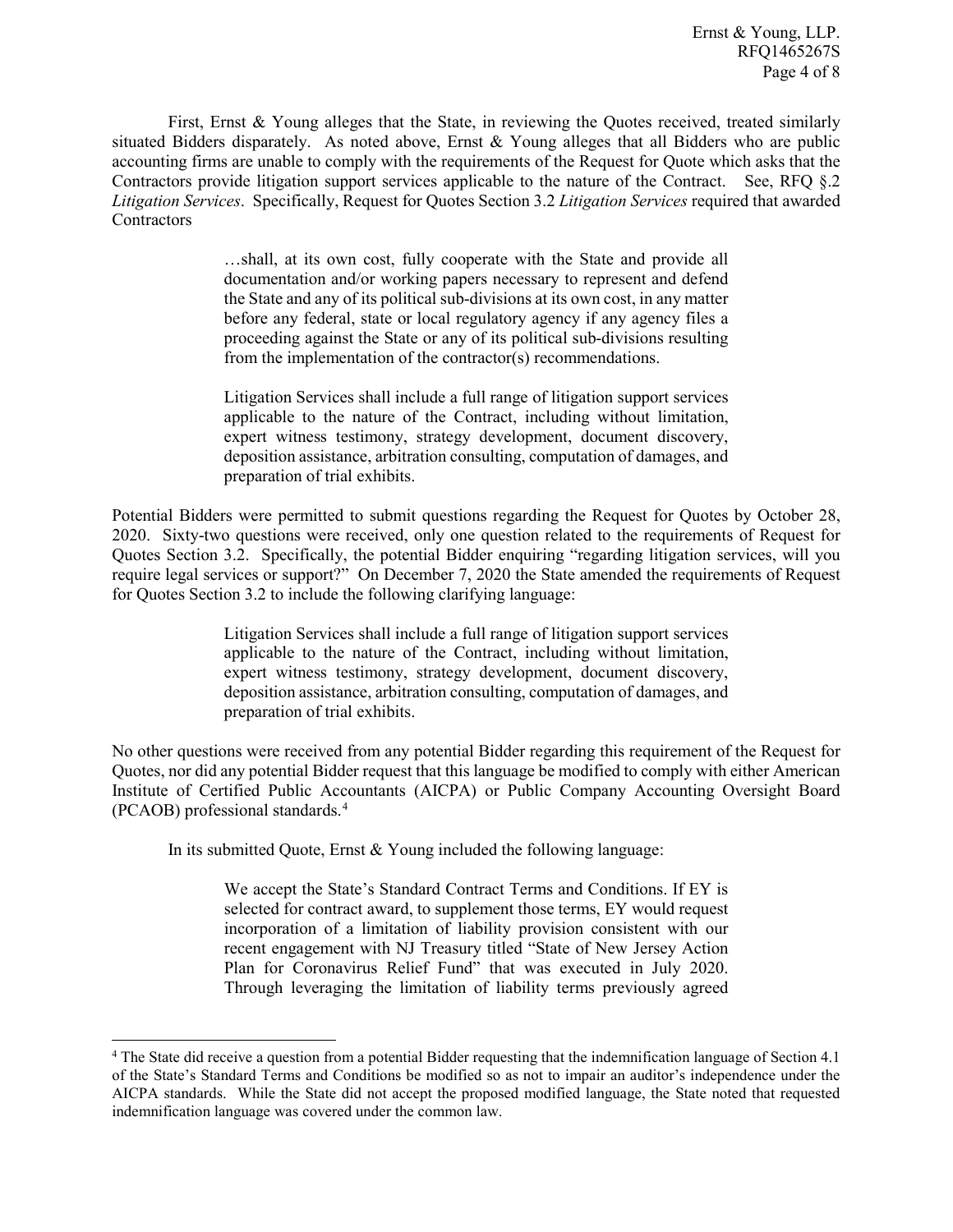upon, EY is positioned to expeditiously finalize engagement terms upon contract award.

As a firm within a highly regulated industry, there are certain restrictions EY must adhere to as part of providing services. To the extent EY is required by applicable law or subpoena to produce information or make available personnel as witnesses in connection with future litigation matters against the State of New Jersey, EY will comply with such requirements. However, EY cannot accept an advance commitment that EY will provide information and make available personnel upon request of the State of New Jersey in connection with potential future litigation matters. EY shall have the right to decline acceptance of support that State of New Jersey may request and in cases where EY agrees to provide requested support, EY cannot provide any assurance that information or testimony EY provides will either support or contradict a particular position that State of New Jersey wants to maintain in the litigation. If EY's participation in the litigation is challenged on the basis of an alleged conflict of interest or alleged violation of independence requirements, the State of New Jersey will promptly notify EY, and EY may engage our own legal counsel to contest any such challenge.

[Ernst & Young Quote, p. 97, emphasis added.]

l

As noted above, the purpose of the Request for Quotes was to obtain Contractors to provide Program and Process Management Monitoring, Financial Auditing and Grant Management and Integrity Monitoring/Anti-Fraud support services for the disbursement of COVID-19 Recovery Funds. RFQ § 1.1 *Purpose and Intent.* The requirements for each were set forth in Request for Quotes Section 3.1.1 *Specific Tasks by Category*. Should any Using Agency require a Contractor to provide the litigation support services identified in Request for Quotes Section 3.2, such support services would be related to the tasks and deliverables provided to the State under the terms of the Contract. Had Ernst & Young believed that the requirement was unclear, or contrary to its professional standards, it had the opportunity to request that language be clarified or modified during the Question and Answer period, it chose not to do so.

Ernst & Young asserts that the State created an un-level playing field because it determined that the Quotes submitted by other public accounting firms were responsive to the specifications, when those firms are bound by the same professional standards as Ernst and Young. Of the five public accounting firms identified in Ernst & Young's protest letter, none of them raised a concern in their submitted Quotes regarding the inability to agree to the performance of litigation support services required by Request for Quotes. Accordingly each awarded Contractor will be bound by the terms and conditions of the Request for Quotes, including the requirement to provide litigation support services as set forth in Request for Quotes Section 3.2.<sup>[5](#page-4-0)</sup> Here, it is Ernst & Young who seeks to un-level the playing field by reserving for

<span id="page-4-0"></span><sup>&</sup>lt;sup>5</sup> In connection with the protest, the Hearing Unit undertook a review of the Quotes submitted by each of the public accounting firms identified in Ernst & Young's protest. That review revealed that the Quote submitted by Crowe LLP (Crowe) may be non-responsive based upon its response to the Request for Quotes Section 3.2. As noted above, the Request for Quote required that:

The Contractor shall, at its own cost, fully cooperate with the State and provide all documentation and/or working papers necessary to represent and defend the State and any of its political sub-divisions at its own cost, in any matter before any federal, state or local regulatory agency if any agency files a proceeding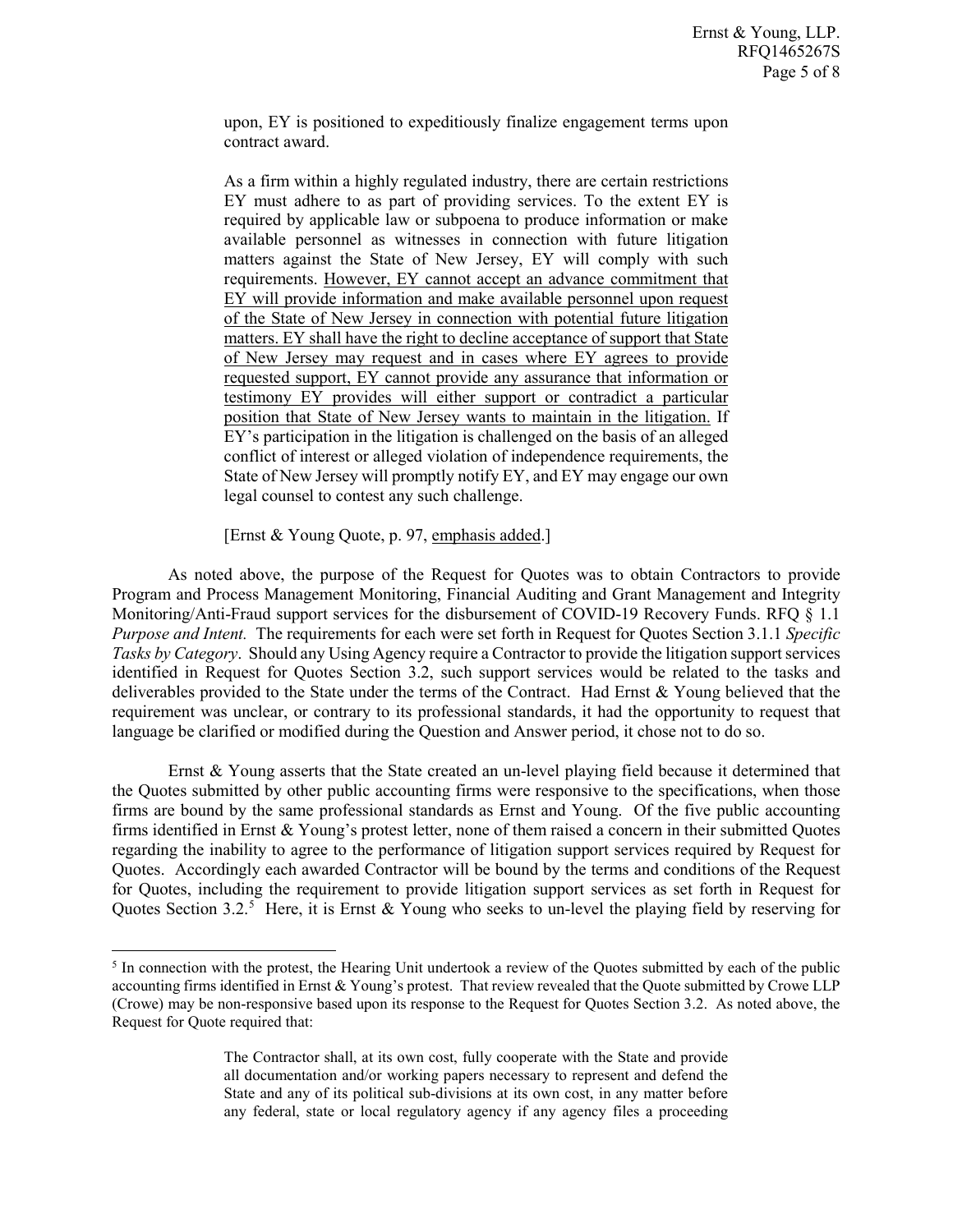itself the right to negotiate the terms and condition of the contract after award. Therefore, the State properly deemed Ernst & Young's Quote non-responsive.

Second, in further support of its allegation that the State created an un-level playing field by treating similarly situated Bidder differently, Ernst & Young state that State accepted a Quote submitted by Deloitte as responsive to the Request for Quotes while deeming the Quote submitted by Premier as non-responsive, when both Bidders failed to include the New Jersey Security Due Diligence Third-Party Information Security Questionnaire (Questionnaire) with their submitted Quotes. Request for Quote Section 4.2.9 *Over of Security Plan and Standards* required that Bidders complete and submit the Questionnaire with their

> against the State or any of its political sub-divisions resulting from the implementation of the contractor(s) recommendations.

[RFQ § 3.2 *Litigation Support*.]

l

In its Quote, Crowe appears to have limited the situations in which it would provide litigation support services to the State. Additionally, Crowe reserved for itself the right to negotiate the fees in the future for the litigation support services. Crowe's attempt to reserve for itself the ability to negotiate its future pricing is contrary to the Appellate Division's decision in *In Re Request for Proposals #17DPP00144*, 454 N.J. Super. 527 (App. Div. 2018). As such, a review of the Quote submitted by Crowe should be conducted to determine whether the submitted Quote is response to the requirements of the Request for Quotes.

Additionally, the Quote submitted by Grant Thornton may also be non-responsive. In its submitted Quote Grant Thornton stated "This proposal is the work of Grant Thornton Public Sector LLC, the U.S. member firm of Grant Thornton International Ltd, and is in all respects subject to negotiation, agreement, and signing of specific contracts." Grant Thornton Quote, p. 88, emphasis added. Potential Bidders were permitted to submit questions regarding the Request for Quotes by October 28, 2020. Sixty-two questions were received. One question was received regarding Request for Quotes Section 5.1. Specifically, the potential Vendor {Bidder} sought a modification to Request for Quote language as noted below in red.

> This Contract awarded, and the entire agreement between the parties, as a result of this RFQ shall consist of this RFQ, SSTC, Bid Amendment to this RFQ, the Contractor's Quote, any Best and Final Offer, and the Using Agency's Notice of Award.

> In the event of a conflict in the terms and conditions among the documents comprising this Contract, in each case as modified by any exceptions taken or assumptions offered by the Contractor, the order of precedence, for purposes of interpretation thereof, listed from highest ranking to lowest ranking, shall be:

- A. Executed Offer and Acceptance Page;
- B. RFQ Section 5, as may be amended by Bid Amendment;
- C. The State of NJ Standard Terms and Conditions (SSTC) accompanying this RFQ;
- D. All remaining sections of the RFQ, as may be amended by Bid Amendment; and
- E. The Contractor's Quote as accepted by the State.

The State rejected this proposed modification stating "the State does not accept this proposed modification. Please see response to Question 38." In response to Question 38, the State noted "There will be no negotiation of terms and conditions after the Question and Answer process is complete, after Notice of Intent to Award is issued or after a final award is made." Similar to the notation by Crowe, contrary to the Appellate Division's decision in *In Re Request for Proposals #17DPP00144*, 454 N.J. Super. 527 (App. Div. 2018), Grant Thornton attempted to reserve for itself the ability to negotiate the terms and conditions of the Contract. As such, a review of the Quote submitted by Grant Thornton should be conducted to determine whether the submitted Quote is responsive to the requirements of the Request for Quotes.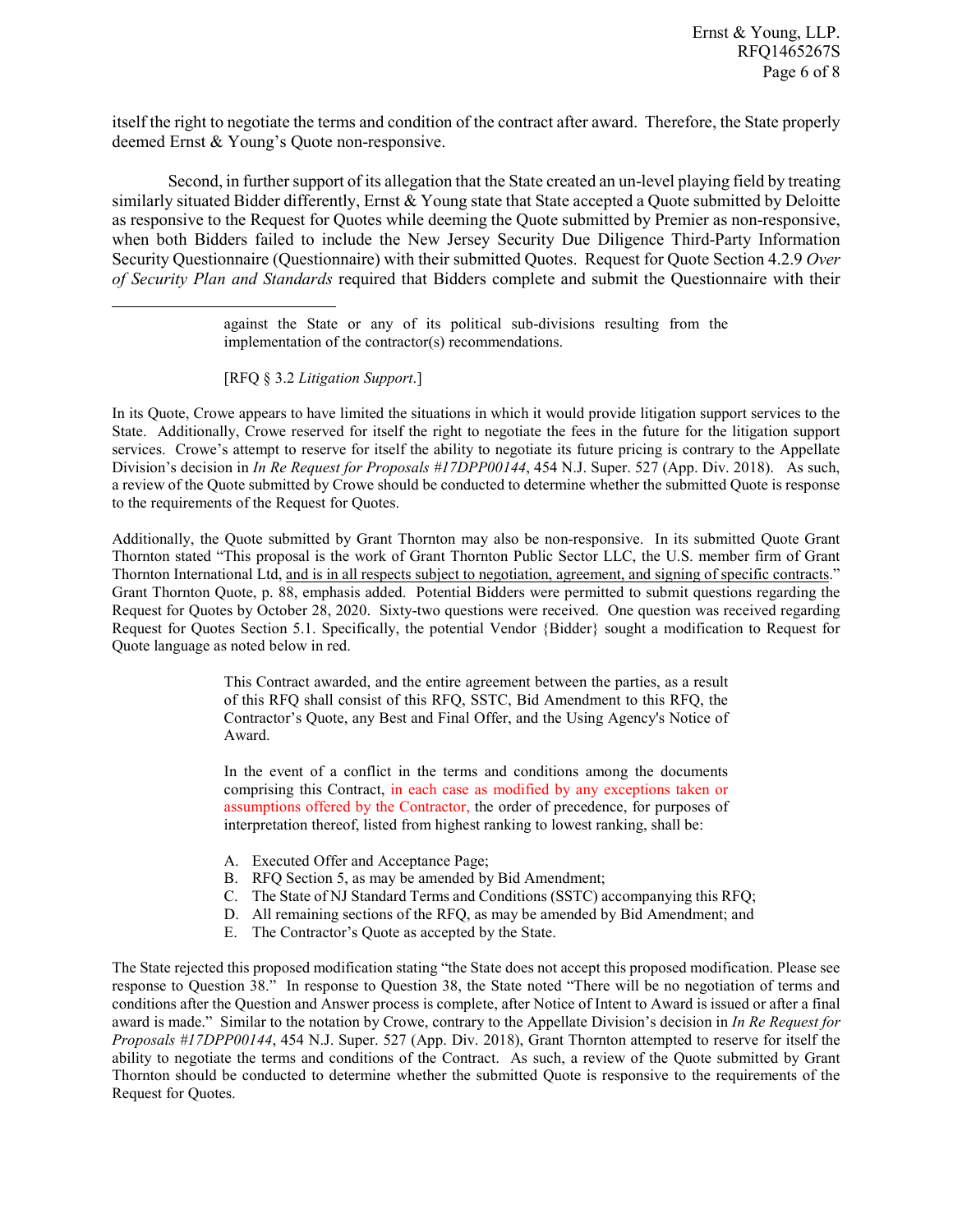Quote. The purpose of the Questionnaire is to "to provide the State with an overview of the Bidder's security and privacy controls to meet the State of New Jersey's objectives as outlined and documented in the Statewide Information Security Manual and compliance with the State's security requirements as outlined in Section 3.4." It is the information requested in the Questionnaire that is needed by the State, whether provided on the form or otherwise provided.

As noted above, Premier failed to include the Questionnaire with its submitted Quote. Further Premier did not describe any of its security and privacy controls within the technical Quote, such the State could make a determination whether Premier's security and privacy controls meet the State's objectives as outlined and documents in the Statewide Information Security Manual. Accordingly, the State determined that the Premier's Quote was not responsive to the requirements of the Request for Quotes. Specifically, the Evaluation Committee Report notes:

> The Bureau determined Premier to be non-responsive due to its failure to submit the completed Security Questionnaire, Non-Disclosure Agreement, and Security Overview as required by Section 4.2.9, *Overview of Security Plan and Standards*, of the RFQ. The Security Questionnaire and Security Overview is an important material element of the Quote, and its absence deprives the State of the assurance that the Vendor {Bidder} will perform the Scope of Work in accordance with the terms of the RFQ. Furthermore, without a completed Security Questionnaire or Security Overview, the State is unable to determine whether the Vendor {Bidder} has adequate procedures and practices in place to protect State Confidential Information.

[Evaluation Committee Report, p. 6-7.]

In contrast, while the Quote submitted by Deloitte did not include the Questionnaire, Deloitte did address its security and privacy controls within the text of its technical Quote. The Evaluation Committee Report notes

> Deloitte did not submit the Security Questionnaire and Non-Disclosure Agreement (NDA) with their Quote; however, Deloitte did include an overview of their information security program, identifying specific sections that meet the information security requirements as requested by the State. While the Committee would have liked to see the full and completed Security Questionnaire response, the Committee agreed that if awarded, the Security Questionnaire must be submitted and reviewed by the Office of Homeland Security and Preparedness prior to any forthcoming contractual agreement during the mini-bid process pursuant to Section 1.2.1 of the RFQ.

[Evaluation Committee Report, p. 12.]

The Hearing Unit's independent review of Deloitte's submitted Quote reveals that on pages  $121 - 137$  of its submitted Quote, Deloitte provided a narrative response to each of the requirements identified in Request for Quotes Section 3.4 *Security Plan*. While Deloitte did not provide the Questionnaire, the firm provided to each of the security protocols required of any awarded Contractor. Based upon the information provided in the narrative Quote, the State's Office of Homeland Security and Preparedness determined that Deloitte provided the necessary information and was satisfied Deloitte has the capability to meet the State's security and privacy objectives as outlined and documents in the Statewide Information Security Manual.